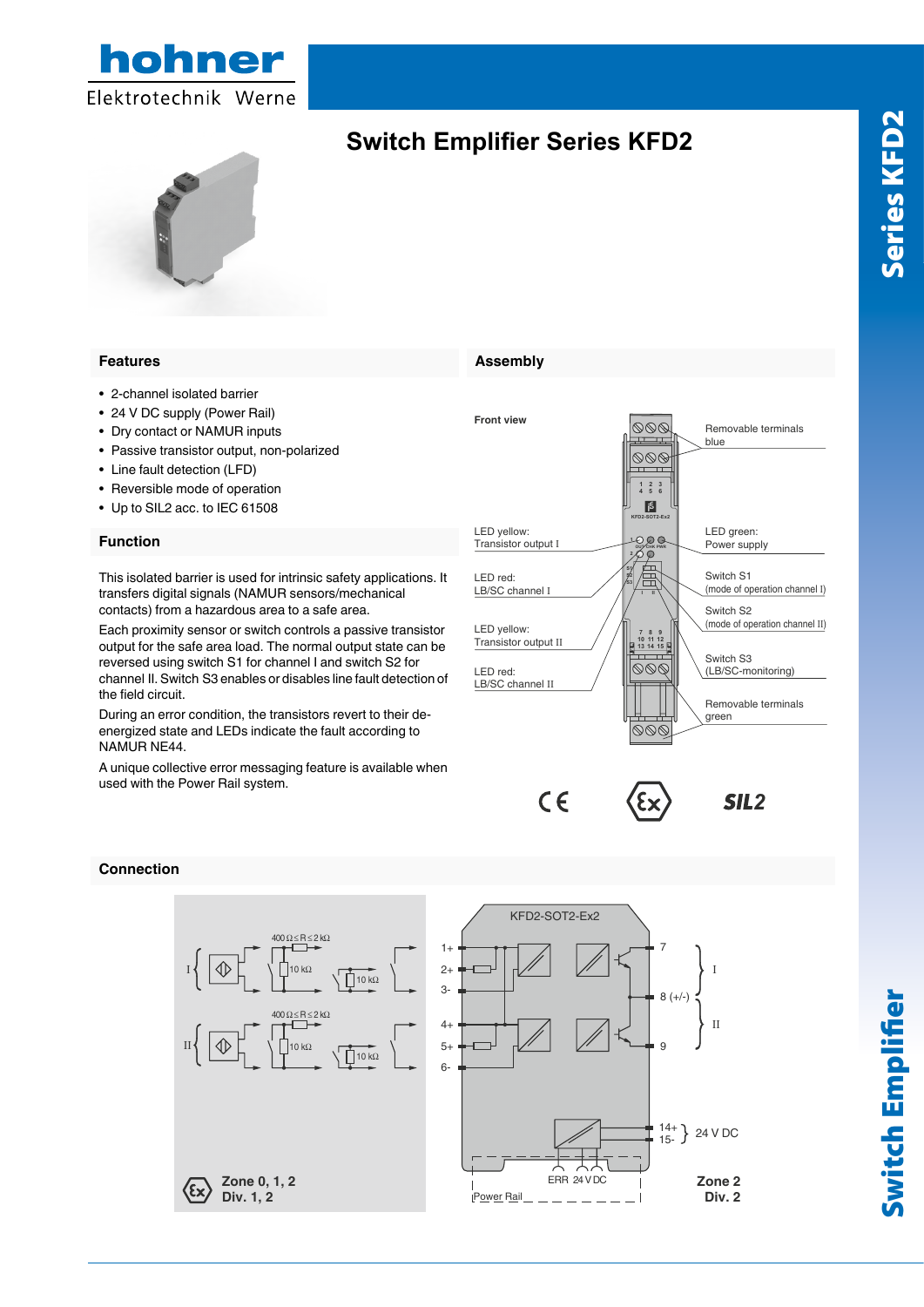# hohner Elektrotechnik Werne

| <b>General specifications</b>                             |                                                                                                             |
|-----------------------------------------------------------|-------------------------------------------------------------------------------------------------------------|
| Signal type                                               | Digital Input                                                                                               |
| <b>Supply</b>                                             |                                                                                                             |
| Connection                                                | Power Rail or terminals 14+, 15-                                                                            |
| Rated voltage                                             | 20  30 V DC                                                                                                 |
| Ripple                                                    | ≤ 10 %                                                                                                      |
| Rated current                                             | $\leq 50$ mA                                                                                                |
| Input                                                     |                                                                                                             |
| Connection                                                | terminals 1+, 2+, 3-; 4+, 5+, 6-                                                                            |
| Rated values                                              | acc. to EN 60947-5-6 (NAMUR), see system description for electrical data                                    |
| Open circuit voltage/short-circuit current                | approx. 8 V DC / approx. 8 mA                                                                               |
| Switching point/switching hysteresis                      | 1.2  2.1 mA / approx. 0.2 mA                                                                                |
| Line fault detection                                      | breakage I ≤ 0.1 mA, short-circuit I > 6 mA                                                                 |
| Output                                                    |                                                                                                             |
| Connection                                                | output I: terminals 7, 8; output II: terminals 8, 9                                                         |
| Switching voltage                                         | $\leq 30$ V                                                                                                 |
| Switching current                                         | $\leq$ 100 mA, short-circuit protected                                                                      |
| Signal level                                              | 1-signal: switching voltage - 2.5 V max. at 10 mA switching current or 3 V max. at 100 mA switching current |
|                                                           | 0-signal: switched off (off-state current $\leq 10 \mu$ A)                                                  |
| Output I, II                                              | signal; electronic output, passive<br><b>Power Rail</b>                                                     |
| Collective error message                                  |                                                                                                             |
| <b>Transfer characteristics</b>                           |                                                                                                             |
| Switching frequency<br><b>Electrical isolation</b>        | $\leq$ 5 kHz                                                                                                |
| Input/Output                                              | reinforced insulation acc. to IEC 62103, rated insulation voltage 300 $V_{rms}$                             |
| Input/power supply                                        | reinforced insulation acc. to IEC 62103, rated insulation voltage 300 V <sub>rms</sub>                      |
| Output/power supply                                       | basic insulation according to IEC 62103, rated insulation voltage 50 V <sub>eff</sub>                       |
| Input/input                                               | not available                                                                                               |
| Output/Output                                             | not available                                                                                               |
| <b>Directive conformity</b>                               |                                                                                                             |
| Electromagnetic compatibility                             |                                                                                                             |
| Directive 2004/108/EC                                     | EN 61326-1:2006                                                                                             |
| Conformity                                                |                                                                                                             |
| Electrical isolation                                      | IEC 62103:2003                                                                                              |
| Electromagnetic compatibility                             | NE 21:2004                                                                                                  |
| Protection degree                                         | IEC 60529:2001                                                                                              |
| Input                                                     | EN 60947-5-6:2000                                                                                           |
| <b>Ambient conditions</b>                                 |                                                                                                             |
| Ambient temperature                                       | $-2060 °C (-4140 °F)$                                                                                       |
| <b>Mechanical specifications</b>                          |                                                                                                             |
| Protection degree                                         | IP <sub>20</sub>                                                                                            |
| Mass                                                      | approx. 150 g                                                                                               |
| Dimensions                                                | 20 x 119 x 115 mm (0.8 x 4.7 x 4.5 in), housing type B2                                                     |
| Mounting                                                  | on 35 mm DIN mounting rail acc. to EN 60715:2001                                                            |
| Data for application in connection<br>with Ex-areas       |                                                                                                             |
| <b>EC-Type Examination Certificate</b>                    | PTB 00 ATEX 2035, for additional certificates see www.pepperl-fuchs.com                                     |
| Group, category, type of protection                       | $\langle x \rangle$ II (1) G [Ex ia] IIC                                                                    |
|                                                           | $\langle x \rangle$ II (1) D [Ex ia] IIIC                                                                   |
| Input                                                     | Ex ia IIC, Ex ia IIIC                                                                                       |
| Voltage<br>$U_{o}$                                        | 10.5 V                                                                                                      |
| Current<br>$I_{o}$                                        | 13 mA                                                                                                       |
| Power<br>$P_{o}$                                          | 34 mW (linear characteristic)                                                                               |
| Supply                                                    |                                                                                                             |
| Maximum safe voltage<br>$U_m$                             | 40 V DC (Attention! The rated voltage can be lower.)                                                        |
| Output                                                    |                                                                                                             |
| Maximum safe voltage<br>$U_m$                             | 40 V DC (Attention! The rated voltage can be lower.)                                                        |
| <b>EC-Type Examination Certificate</b>                    | DMT 01 ATEX E 133                                                                                           |
| Group, category, type of protection                       | {εx} I (M1) [Ex ia] I                                                                                       |
| Statement of conformity                                   | TÜV 99 ATEX 1499 X, observe statement of conformity                                                         |
| Group, category, type of protection,<br>temperature class | $\langle x \rangle$ II 3G Ex nA II T4                                                                       |
| Electrical isolation                                      |                                                                                                             |
| Input/Output                                              | safe electrical isolation acc. to IEC/EN 60079-11, voltage peak value 375 V                                 |
| Input/power supply                                        | safe electrical isolation acc. to IEC/EN 60079-11, voltage peak value 375 V                                 |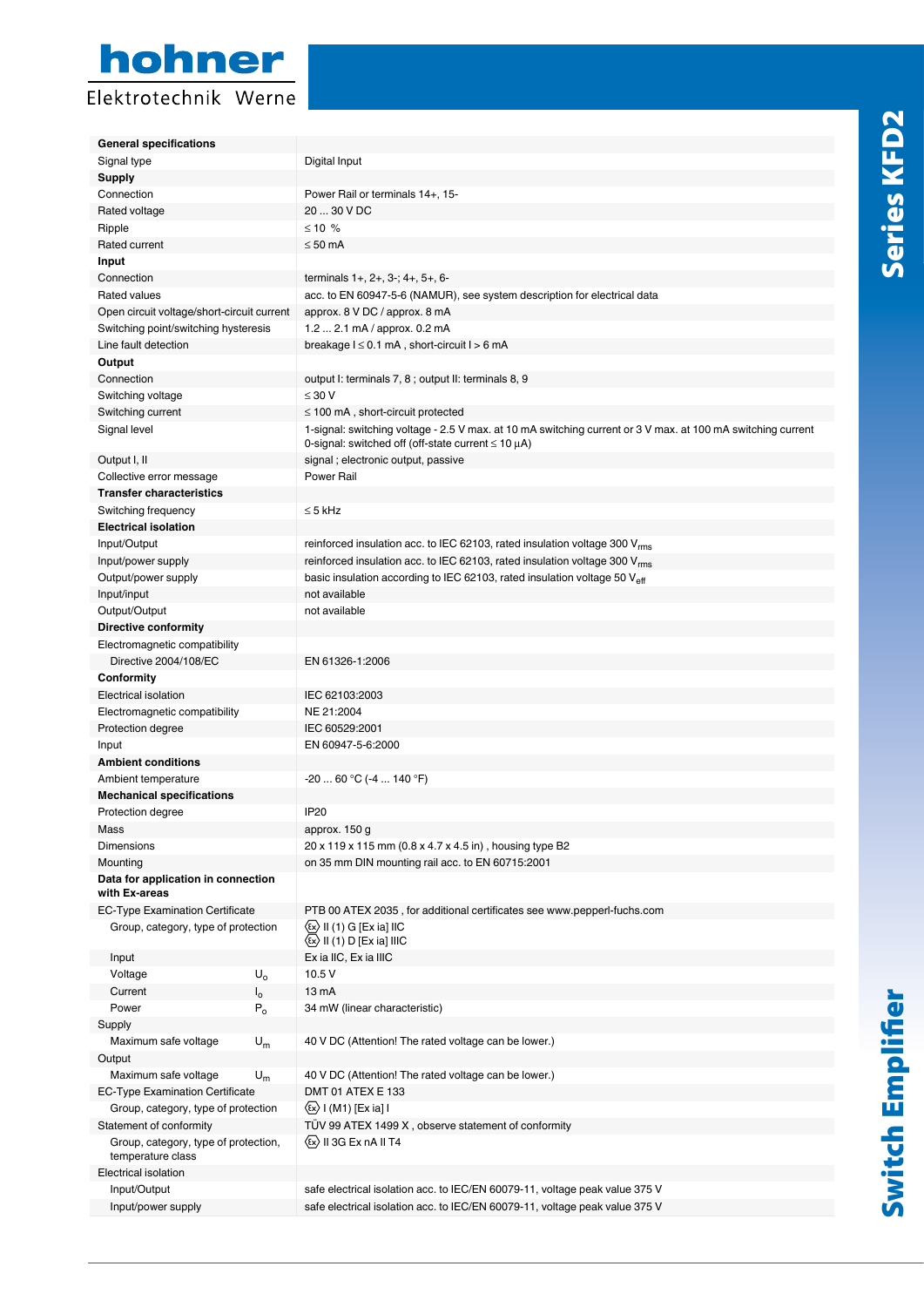

| Directive conformity       |                                                                                                                                                                                                                         |
|----------------------------|-------------------------------------------------------------------------------------------------------------------------------------------------------------------------------------------------------------------------|
| Directive 94/9/EC          | EN 60079-0:2012, EN 60079-11:2012, EN 60079-15:2010, EN 50303:2000                                                                                                                                                      |
| International approvals    |                                                                                                                                                                                                                         |
| FM approval                |                                                                                                                                                                                                                         |
| Control drawing            | 116-0035                                                                                                                                                                                                                |
| CSA approval               |                                                                                                                                                                                                                         |
| Control drawing            | 116-0047                                                                                                                                                                                                                |
| <b>IECEx approval</b>      | IECEx PTB 05.0011                                                                                                                                                                                                       |
| Approved for               | $[Ex ia]$ IIC, $[Ex ia]$ I, $[Ex ia]$ IIIC                                                                                                                                                                              |
| <b>General information</b> |                                                                                                                                                                                                                         |
| Supplementary information  | EC-Type Examination Certificate, Statement of Conformity, Declaration of Conformity, Attestation of<br>Conformity and instructions have to be observed where applicable. For information see www.pepperl-<br>fuchs.com. |

# **Configuration**



# **Switch position**

| e | <b>Function</b>      |                         | <b>Position</b> |
|---|----------------------|-------------------------|-----------------|
|   | Mode of operation    | with high input current |                 |
|   | Output I active      | with low input current  |                 |
| , | Mode of operation    | with high input current |                 |
|   | Output II active     | with low input current  |                 |
| з | Line fault detection | ωN                      |                 |
|   |                      | ∩FF                     |                 |

# **Operating status**

| <b>Control circuit</b>                      | Input signal       |
|---------------------------------------------|--------------------|
| Initiator high impedance/<br>contact opened | low input current  |
| Initiator low impedance/<br>contact closed  | high input current |
| Lead breakage,<br>lead short-circuit        | Line fault         |
|                                             |                    |

Factory settings: switch 1, 2 and 3 in position I

# **Accessories**

# **Power feed modules KFD2-EB2...**

The power feed module is used to supply the devices with 24 V DC via the Power Rail. The fuse-protected power feed module can supply up to 100 individual devices depending on the power consumption of the devices. A galvanically isolated mechanical contact uses the Power Rail to transmit collective error messages.

## **Power Rail UPR-03**

The Power Rail UPR-03 is a complete unit consisting of the electrical inset and an aluminium profile rail 35 mm x 15 mm. To make electrical contact, the devices are simply engaged.

**The Power Rail must not be fed via the device terminals of the individual devices!**